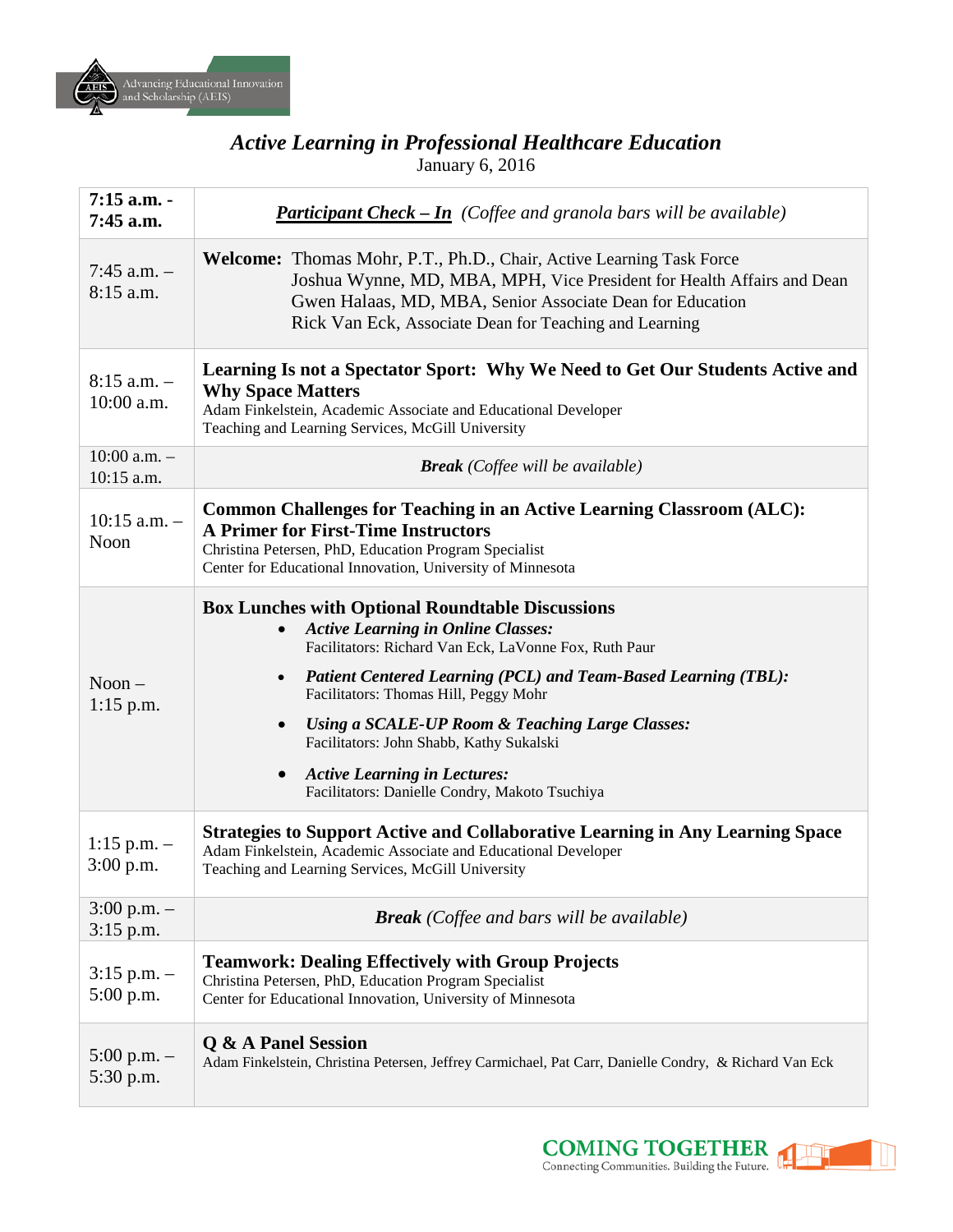

### *Abstracts*

8:15 a.m. – 10:00 a.m. **Learning Is not a Spectator Sport. Why We Need to Get Our Students Active and Why Space Matters –** Adam Finkelstein, Presenter

Students who engage in deep learning report greater educational gains and success at university. However, in order to create opportunities for meaningful deep learning, students need to be actively engaged in the classroom. We will explore the theoretical foundation of active and collaborative learning and examine the evidence of its success in higher education. While active learning can be implemented in any classroom, *where* we learn has a significant impact on *how* we learn. As educators, we need to be aware of the impact that learning spaces have on learning and how we can take best advantage of them. We will examine evidence of the impact that space can have on learning and why space matters for not only active learning, but for all learning.

#### 10:15 a.m. – Noon **Common Challenges for Teaching in an Active Learning Classroom (ALC): A Primer for First-Time Instructors –** Christina Petersen, Presenter

Active learning classrooms (ALCs) provide opportunities for increased student engagement and interaction with each other and with the instructor, which can be beneficial for student learning. ALCs also present challenges for first-time instructors who are used to teaching in more traditional classrooms. In this workshop, we outline common teaching challenges in ALCs and provide practical strategies for overcoming them. Common challenges we will discuss include 1) lack of a central focal point for students, 2) multiple distractions, 3) overwhelming technology, and 4) changes in traditional student and teacher roles. Participants will be encouraged to choose strategies that can be modified for their individual teaching situations.

#### 1:15 p.m. – 3:00 p.m. **Strategies to Support Active and Collaborative Learning in any Learning Space –** Adam Finkelstein, Presenter

There are many examples of active learning strategies in the literature and in practical guides to classroom instruction. However, it can often be challenging to adapt these strategies to different learning spaces and different disciplines. How can we take advantage of active learning strategies in different classrooms? How can we use them in different disciplines across the health professions? In this workshop, participants will experience, evaluate and select different active learning strategies that can be effective in their own teaching.

#### 3:15 p.m. – 5:00 p.m. **Teamwork: Dealing Effectively with Group Projects** Christina Petersen, Presenter

The arrangement of Active Learning Classrooms, with small tables that position students to face each other, engenders the use of teamwork in our teaching regardless of discipline. Although team projects have been shown to increase student learning, many students are resistant to participating in them and some instructors are resistant to using them in their teaching. Some common challenges associated with teamwork projects that instructors face include coming up with appropriate projects and activities, holding student teams and individuals accountable, and dealing with student conflicts and problems that come up during the course of a term. In this workshop, we will address all of these challenges and provide practical, classroom-tested strategies for addressing them.

> **COMING TOGETHER** Connecting Communities. Building the Future.